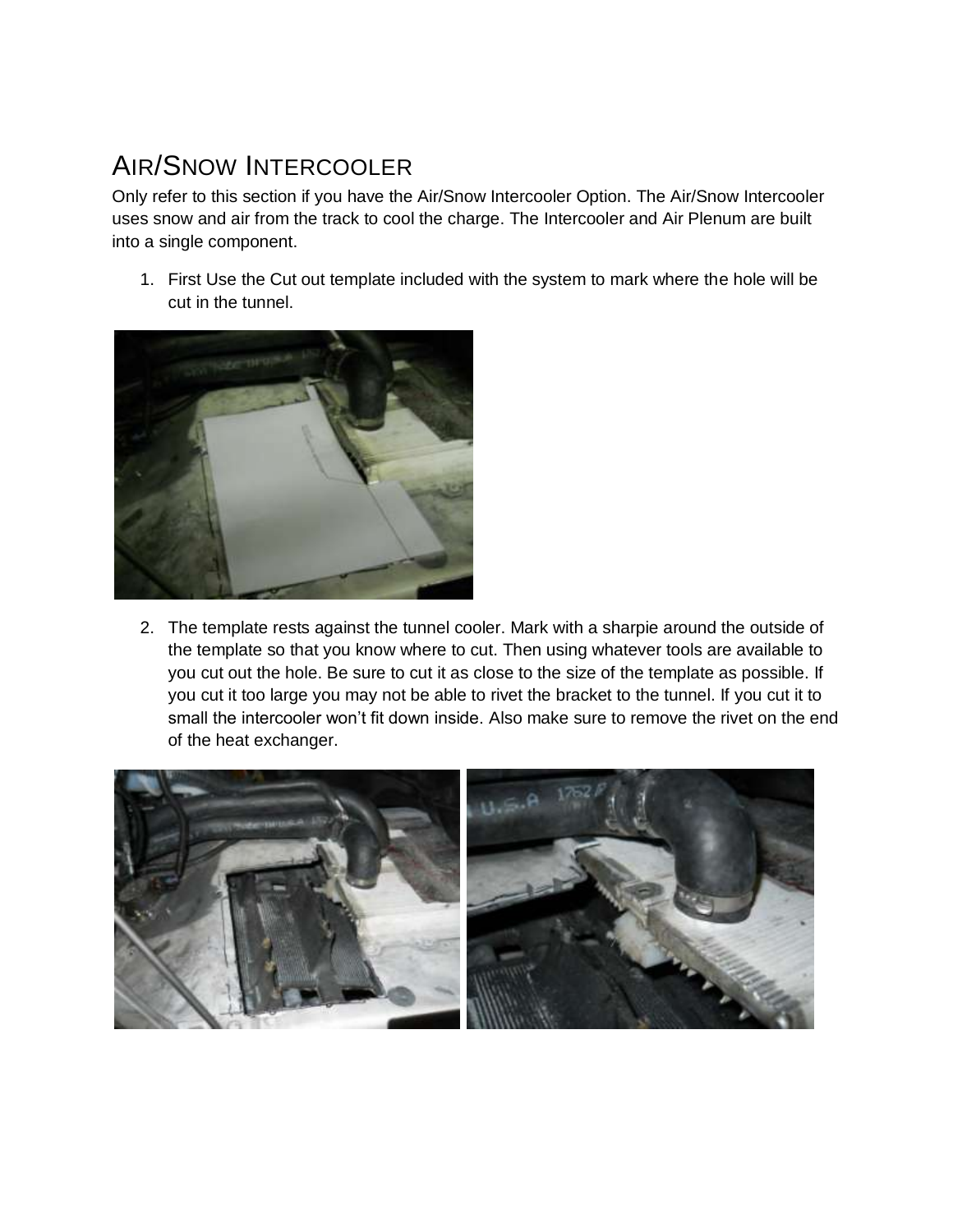3. Check the fitment of the Intercooler mounting bracket and make any clearance adjustments necessary. Also, you may have to file down some of the high spots on the factory welds on the tunnels heat exchanger.



4. Now before you drill rivot holes to attach the mounting bracket test fit the intercooler so that you know it will fit in the sled. If you drill the rivot holes a little off it will be very hard to correct. Lift up the throttle bodies and push the colors onto them. Then while pushing up on the front of the intercooler and down on the back pop the back of the core into the bracket.